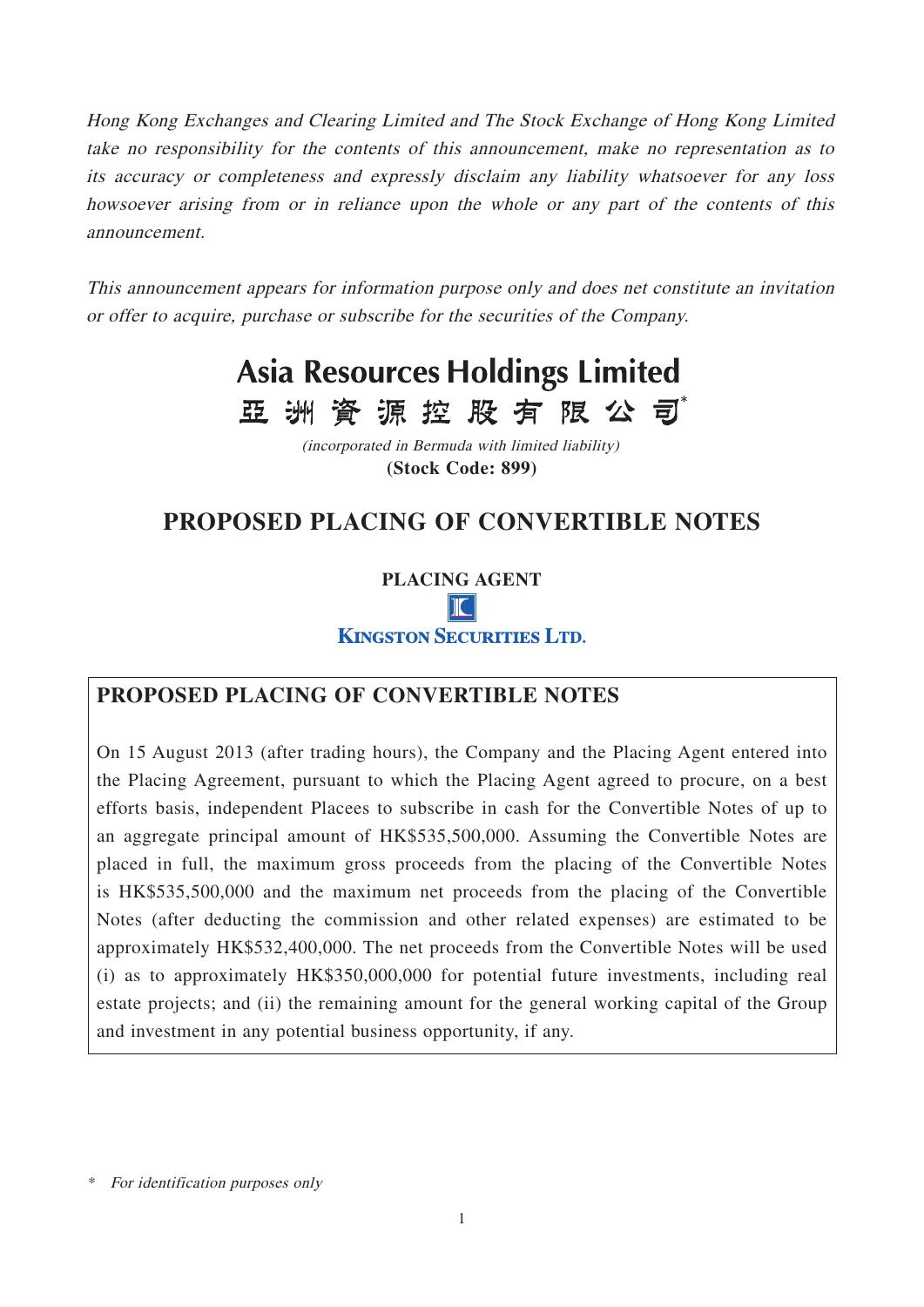The initial Conversion Price is HK\$0.35 per Conversion Share (subject to adjustment in accordance with the terms and conditions of the Convertible Notes). Assuming the Convertible Notes in an aggregate principal amount of HK\$535,500,000 are placed in full, and upon full conversion of the Convertible Notes, a maximum of 1,530,000,000 Conversion Shares will be issued, representing (i) approximately 566.67% of the existing issued share capital of the Company of 270,000,000 Shares; and (ii) approximately 85.00% of the Company's issued share capital as enlarged by the issue of the Conversion Shares.

Completion of the Placing is conditional upon fulfillment of the conditions precedent in the Placing Agreement.

# **GENERAL**

The SGM will be convened and held for the Shareholders to consider and, if thought fit, approve the Placing Agreement and the transactions contemplated thereunder (including without limitation the allotment and issue of the Conversion Shares). A circular containing, among other things, (i) further details about the Placing Agreement and the transactions contemplated thereunder; and (ii) the notice convening the SGM, will be despatched by the Company to the Shareholders as soon as practicable.

**Completion of the Placing is subject to, among others, the satisfaction of the conditions precedent in the Placing Agreement. As the Placing may or may not proceed, Shareholders and potential investors are advised to exercise caution when dealing in the Shares.**

### **THE PLACING AGREEMENT**

**Date:** 15 August 2013 (after trading hours)

**Issuer:** The Company

**Placing Agent:** Kingston Securities Limited

To the best of the information and knowledge of the Directors having made all reasonable enquiries, the Placing Agent and its ultimate beneficial owner(s) are not connected persons of the Company and are independent of and not connected with the Company and its connected persons.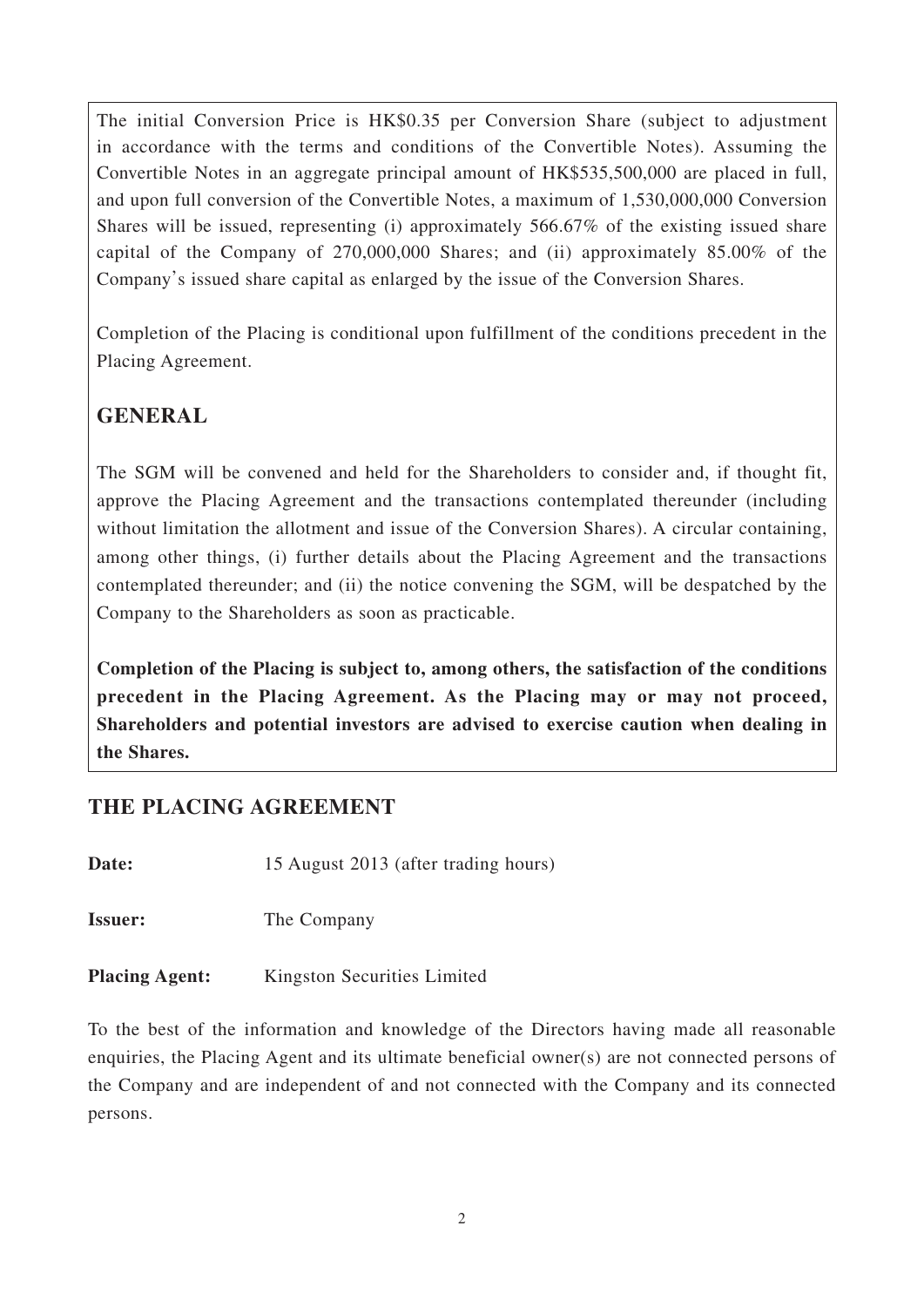Pursuant to the Placing Agreement, the Company agreed to issue and the Placing Agent agreed to place, on a best effort basis, the Convertible Notes of an aggregate principal amount of up to HK\$535,500,000 at the issue price of 100% of the principal amount of the Convertible Notes. It is expected that the Convertible Notes will be placed to not fewer than six independent Placees who are not connected with the Company and its connected persons procured by the Placing Agent.

#### **Conditions precedent of the Placing**

Completion of the Placing is conditional upon fulfillment of the following conditions:

- (A) the Listing Committee of the Stock Exchange having granted or having agreed to grant the listing of and permission to deal in the Conversion Shares which may be issued upon the exercise of the conversion rights attaching to the Convertible Notes;
- (B) the Company, having convened a special general meeting at which resolutions shall have been duly passed by the Shareholders to approve the Placing Agreement and the transactions contemplated thereunder (including without limitation to the allotment and issue of the Conversion Shares); and
- (C) (if necessary) the Bermuda Monetary Authority granting its permission to the allotment and issue of the Conversion Shares to be issued upon the exercise of the conversion rights attaching to the Convertible Notes.

If any of the above conditions precedent is not fulfilled on or prior to the 90th day from the date of the SGM (but not later than 31 January 2014 or such other date as the Placing Agent and the Company may agree in writing), the Placing Agreement shall have no effect and no party shall have any liability to the other party in respect of the Placing Agreement save for any rights or obligations which may have accrued under the Placing Agreement prior to such termination.

#### **Completion of the Placing**

Subject to the fulfillment of the above conditions precedent and the Placing Agent's right to terminate the Placing Agreement as described under paragraph headed "Termination" below, completion of the Placing shall take place on the fifth (5th) Business Day after all the conditions precedent are satisfied in accordance with the Placing Agreement, or such other date as the Placing Agent and the Company may agree in writing.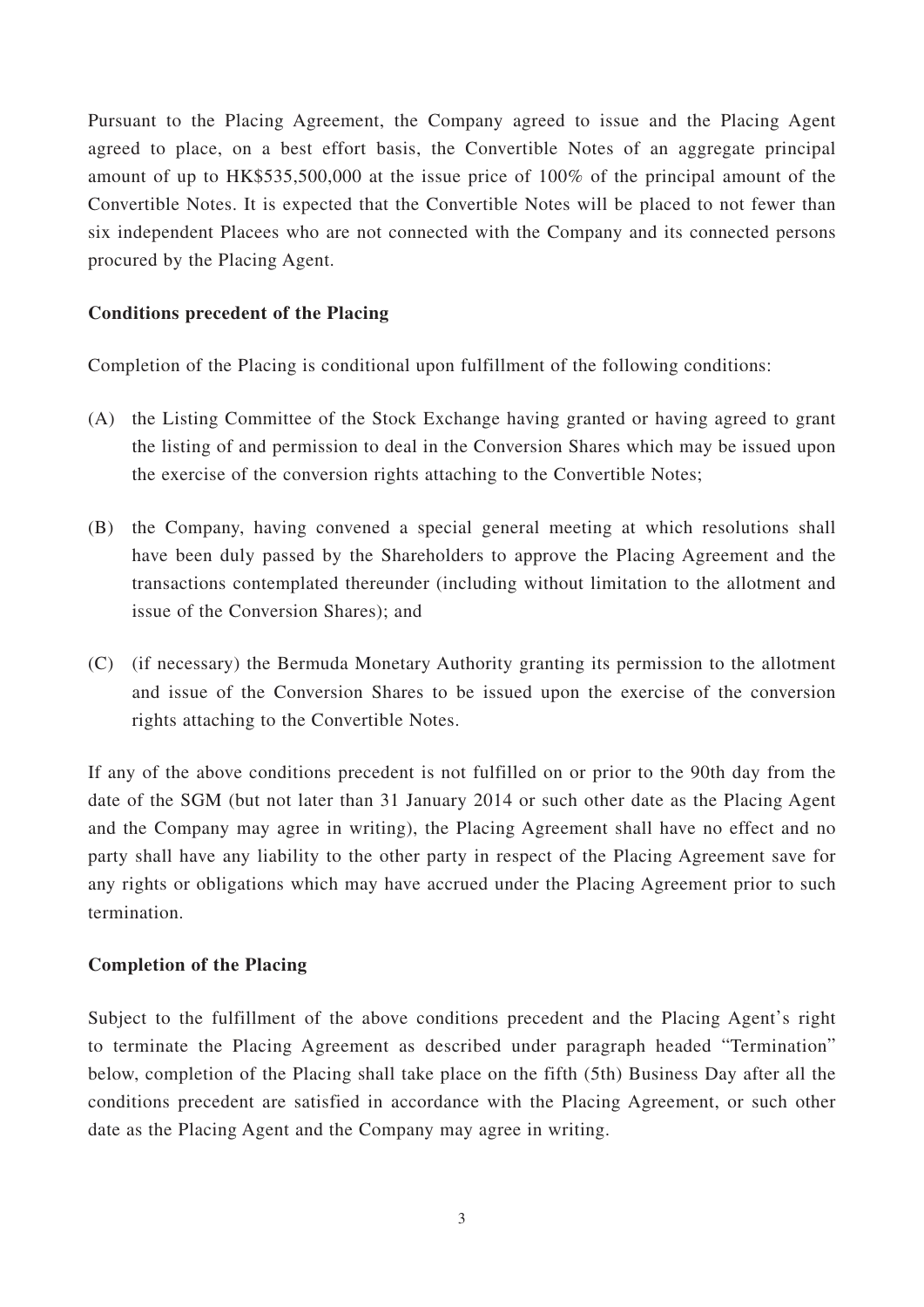#### **Termination**

If at any time on or prior to 9:00 a.m. on the date of completion of the Placing:

- (A) there develops, occurs or comes into force:
	- (I) any new law or regulation or any change in existing laws or regulations which in the absolute opinion of the Placing Agent has or is likely to have a material adverse effect on the business or financial or trading position or prospects of the Group; or
	- (II) any significant change (whether or not permanent) in local, national or international economic, financial, political or military conditions which in the absolute opinion of the Placing Agent is or may be materially adverse in the context of the Placing; or
	- (III) any significant change (whether or not permanent) in local, national or international market conditions which in the absolute opinion of the Placing Agent is or may be materially adverse in the context of the Placing or makes it inadvisable or inexpedient to proceed therewith; or
- (B) any breach (which is material in the absolute opinion of the Placing Agent) of any of the warranties and undertakings of the Company set out in the Placing Agreement comes to the knowledge of the Placing Agent or there has been a breach (which is material in the absolute opinion of the Placing Agent) of any other provision of the Placing Agreement; or
- (C) any suspension in the trading of the Shares on the Stock Exchange for more than ten consecutive trading days (save for the purposes of the clearing of the announcement(s) or circular(s) relating to the Placing Agreement, the placing of the Convertible Notes and/or any other ancillary agreements/matters,

then and in any such case, the Placing Agent may terminate the Placing Agreement without liability to the Company by giving notice in writing to the Company, which notice may be given at any time prior to 9:00 a.m. on the date of completion of the Placing.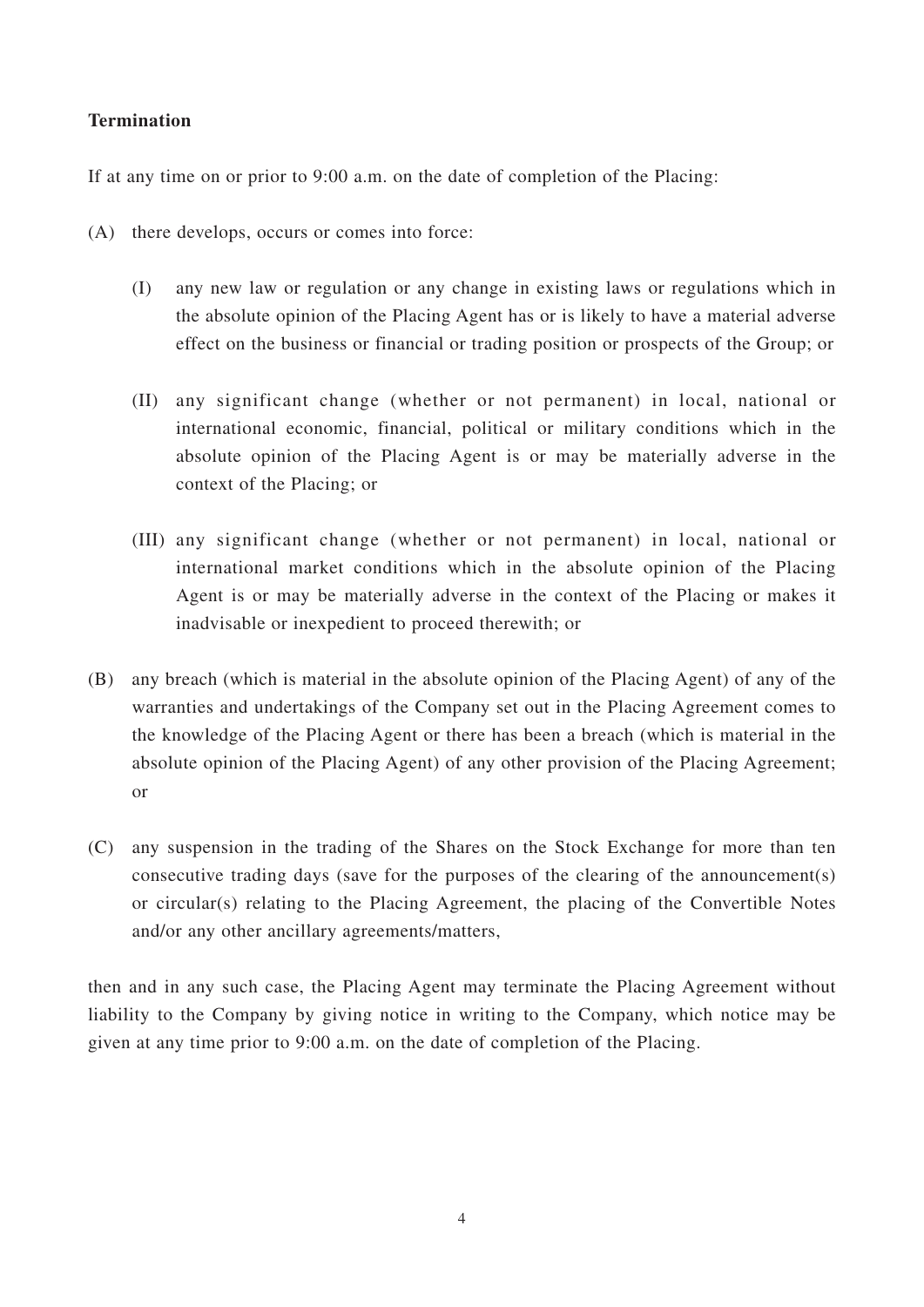In the event that the Placing Agent terminates the Placing Agreement due to the occurrence of any of the aforesaid event, all obligations of each of the Company and the Placing Agent under the Placing Agreement shall cease and determine and none of the Company and the Placing Agent shall have any claim against each other in respect of any matter arising out of or in connection with the Placing Agreement save for any breach arising prior to such termination.

### **PRINCIPAL TERMS OF THE CONVERTIBLE NOTES**

The principal terms of the Convertible Notes are summarised below:

| Issuer            | The Company.                                                                                                                                                                                                                                                                                                                                                                                                                                                                                                                                                                                                      |
|-------------------|-------------------------------------------------------------------------------------------------------------------------------------------------------------------------------------------------------------------------------------------------------------------------------------------------------------------------------------------------------------------------------------------------------------------------------------------------------------------------------------------------------------------------------------------------------------------------------------------------------------------|
| Principal amounts | HK\$535,500,000, comprising the Tranche 1 Notes with the<br>principal amount of HK\$185,500,000 and the Tranche 2<br>Notes with the principal amount of HK\$350,000,000.                                                                                                                                                                                                                                                                                                                                                                                                                                          |
| Interest          | The Tranche 1 Notes shall accrue no interest.                                                                                                                                                                                                                                                                                                                                                                                                                                                                                                                                                                     |
|                   | The Tranche 2 Notes shall bear interest at a rate of 5% per<br>annum from the date of issue payable semi-annually in<br>arrears.                                                                                                                                                                                                                                                                                                                                                                                                                                                                                  |
| Maturity date     | The date falling on the second anniversary of the date of<br>issue of the Convertible Notes.                                                                                                                                                                                                                                                                                                                                                                                                                                                                                                                      |
| Conversion price  | The conversion price under the Placing Agreement, subject<br>to the usual adjustment, is HK\$0.35 per Conversion Share.<br>The conversion price of the Convertible Notes is subject<br>to anti-dilution adjustment provisions which are standard<br>terms for convertible securities of similar type. The anti-<br>dilution adjustment events will arise as a result of certain<br>change in the Shares including, inter alia, consolidation or<br>sub-division of Shares, capitalisation of profits or reserves,<br>capital distributions in cash or specie or subsequent issue of<br>securities in the Company. |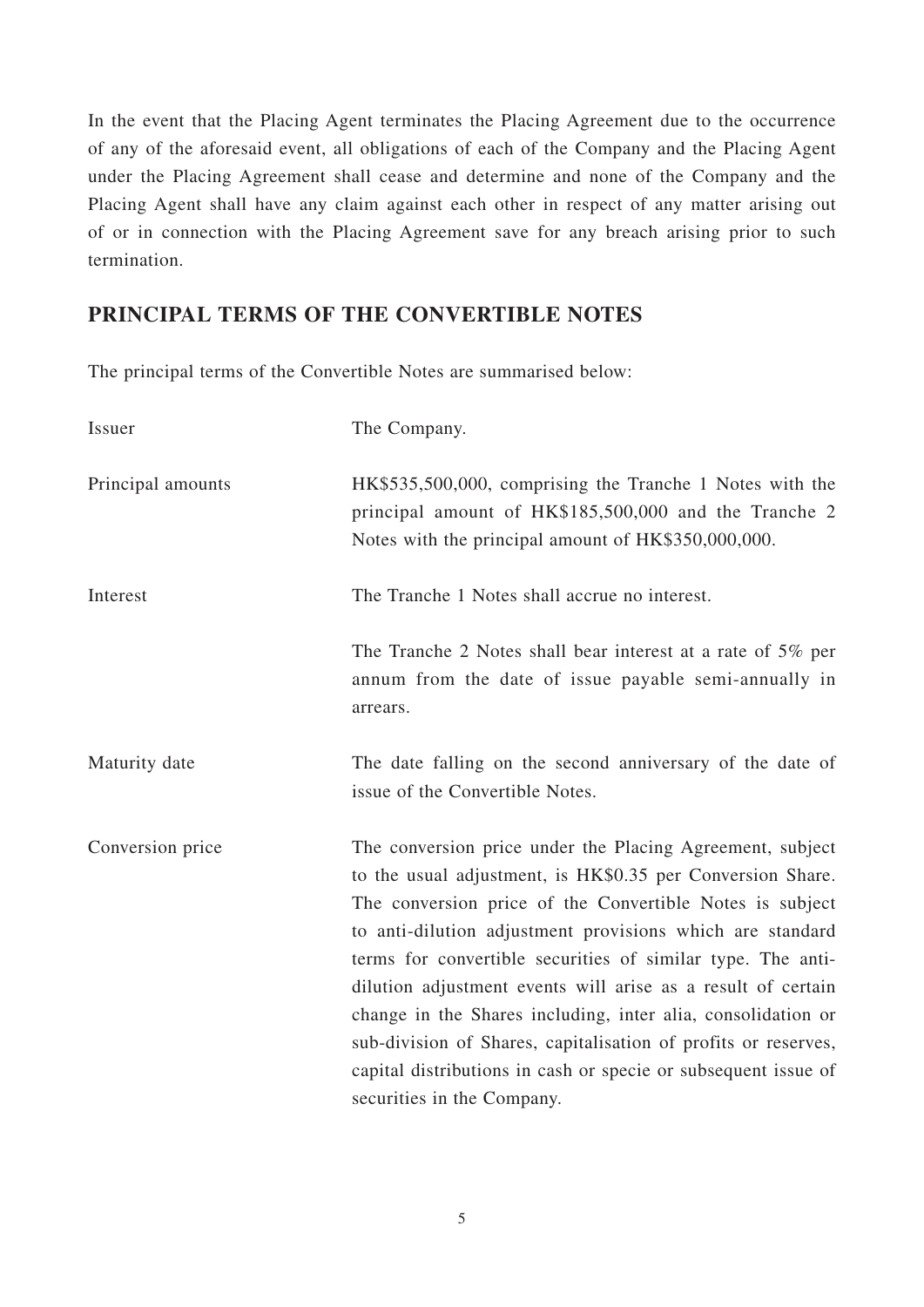Conversion rights The conversion rights under the Tranche 1 Notes shall be exercisable during the conversion period commencing on the date of issue of the Convertible Notes and ending on the 3rd Business Day immediately preceding the maturity date.

> The conversion rights under the Tranche 2 Notes shall be exercisable during the conversion period commencing on the date falling on the 90th day from the date of issue of the Tranche 2 Notes and ending on the 3rd Business Day immediately preceding the maturity date.

> Upon the exercise of any conversion rights under the Convertible Notes, the Company will allot and issue such number of Conversion Shares in respect of which conversion rights are exercised provided that no conversion right may be exercised, to the extent that following such exercise (i) a holder of the Convertible Notes and parties acting in concert with it, taken together, will directly or indirectly, control or be interested in 20% or more of the entire issued share capital of the Company or such percentage as may from time to time be specified in the Hong Kong Code on Takeovers and Mergers as being the level for triggering a mandatory general offer, whichever is lower (the "**Maximum Limit**"), or (ii) the Company will be in breach of the minimum public float requirement under the Listing Rules.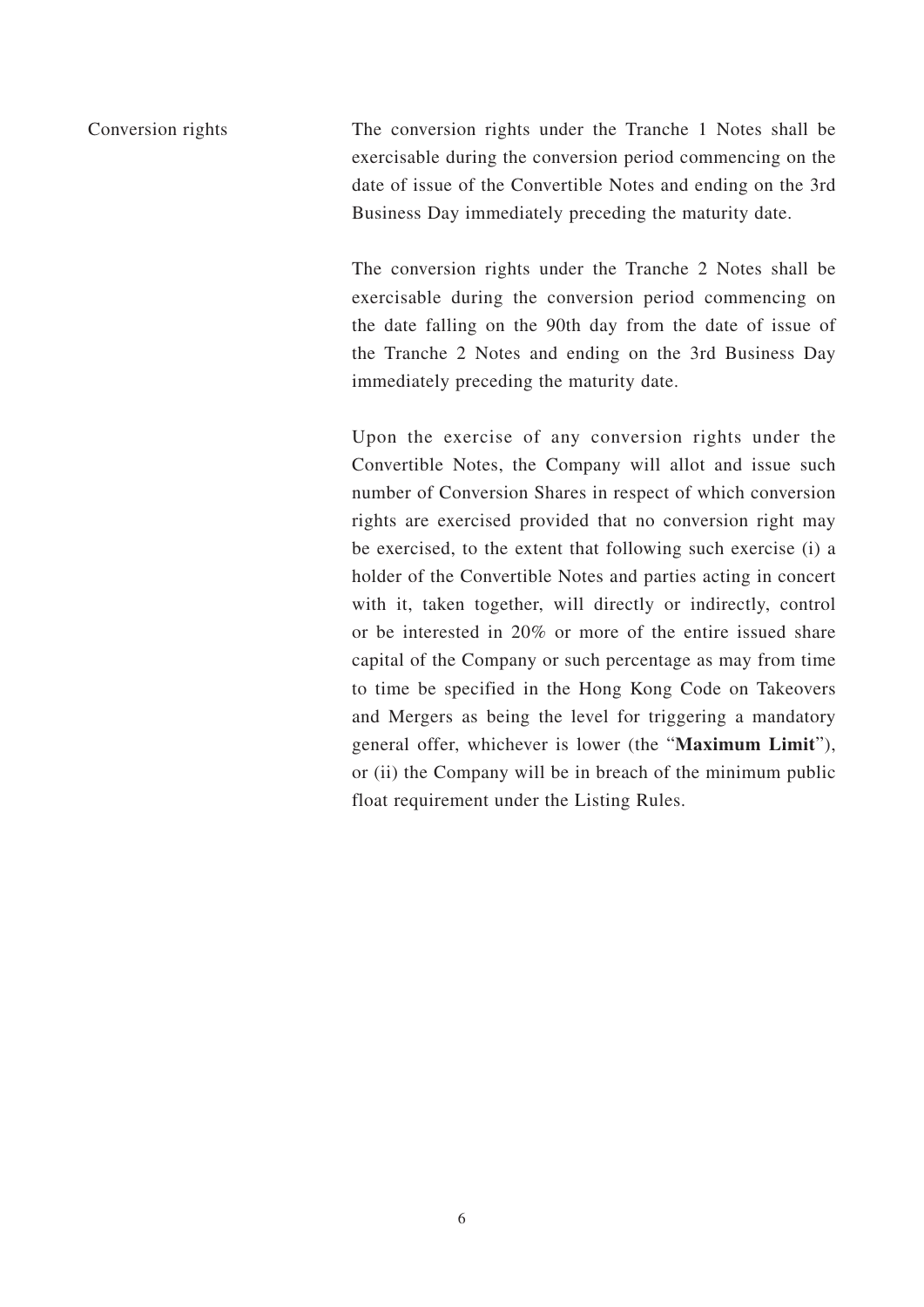Pursuant to the terms and conditions of the Convertible Notes, any Convertible Note which remains outstanding by 4:00 p.m. (Hong Kong time) on the maturity date will be converted automatically into the Conversion Shares. However, there will not be any automatic conversion of the Convertible Notes at maturity if such conversion will result in (i) a holder of the Convertible Notes and parties acting in concert with it, taken together, will directly or indirectly, control or be interested in the Maximum Limit or more of the entire issued share capital of the Company, or (ii) the Company will be in breach of the minimum public float requirement under the Listing Rules. All outstanding Convertible Notes which are not converted at the maturity date will be cancelled by the Company and fully waived without any cost or converted into the debt of the Company.

Status The Convertible Notes constitute direct, unconditional, unsubordinated and unsecured obligations of the Company, ranking pari passu and rateably without any preference among themselves, and with other direct, unconditional, unsubordinated and unsecured obligations of the Company.

Voting The Convertible Notes do not confer any voting rights at any meetings of the Company.

Transferability The Convertible Notes will be freely transferable provided that if the transfer is made to a connected person (as defined under the Listing Rules), such transfer shall comply with the requirements under the Listing Rules.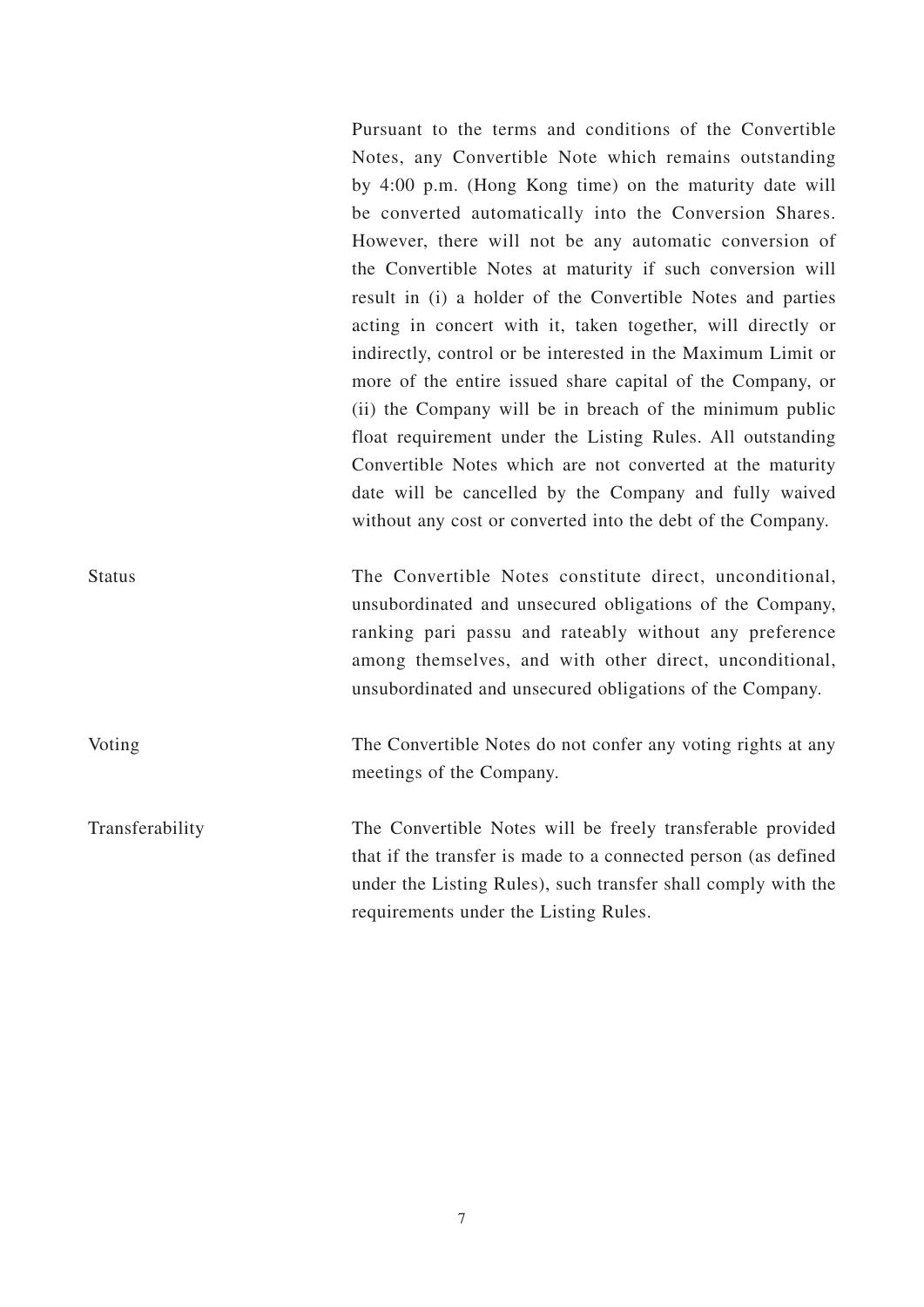| Redemption     | There are no early redemption rights.                                                                                                                                                          |
|----------------|------------------------------------------------------------------------------------------------------------------------------------------------------------------------------------------------|
|                | Holders of the Convertible Notes will have no right to<br>redeem. The Company has no obligation to repay any<br>outstanding principal amount of the Convertible Notes at the<br>maturity date. |
| Lock-up period | The Conversion Shares will not be subject any lock-up<br>period.                                                                                                                               |

#### **Conversion Shares**

The Conversion Price of HK\$0.35 per Conversion Share represents:

- (i) a discount of approximately 14.63% to the closing price of HK\$0.41 per Share as quoted on the Stock Exchange on the date of the Placing Agreement; and
- (ii) a discount of approximately 14.84% to the average closing price of approximately HK\$0.411 per Share for the last five trading days immediately prior to the date of the Placing Agreement.

The Conversion Price was determined after arm's length negotiations between the Company and the Placing Agent with reference to the recent performance of the Shares, the Group's existing financial position and current market conditions.

Based on the Conversion Price of HK\$0.35, a maximum number of 1,530,000,000 Conversion Shares will be allotted and issued upon exercise of the conversion rights attached to the Convertible Notes in full, which represent:

- (i) approximately 566.67% of the existing issued share capital of the Company of 270,000,000 Shares; and
- (ii) approximately 85.00% of the issued share capital of the Company as enlarged by the issue of the Conversion Shares.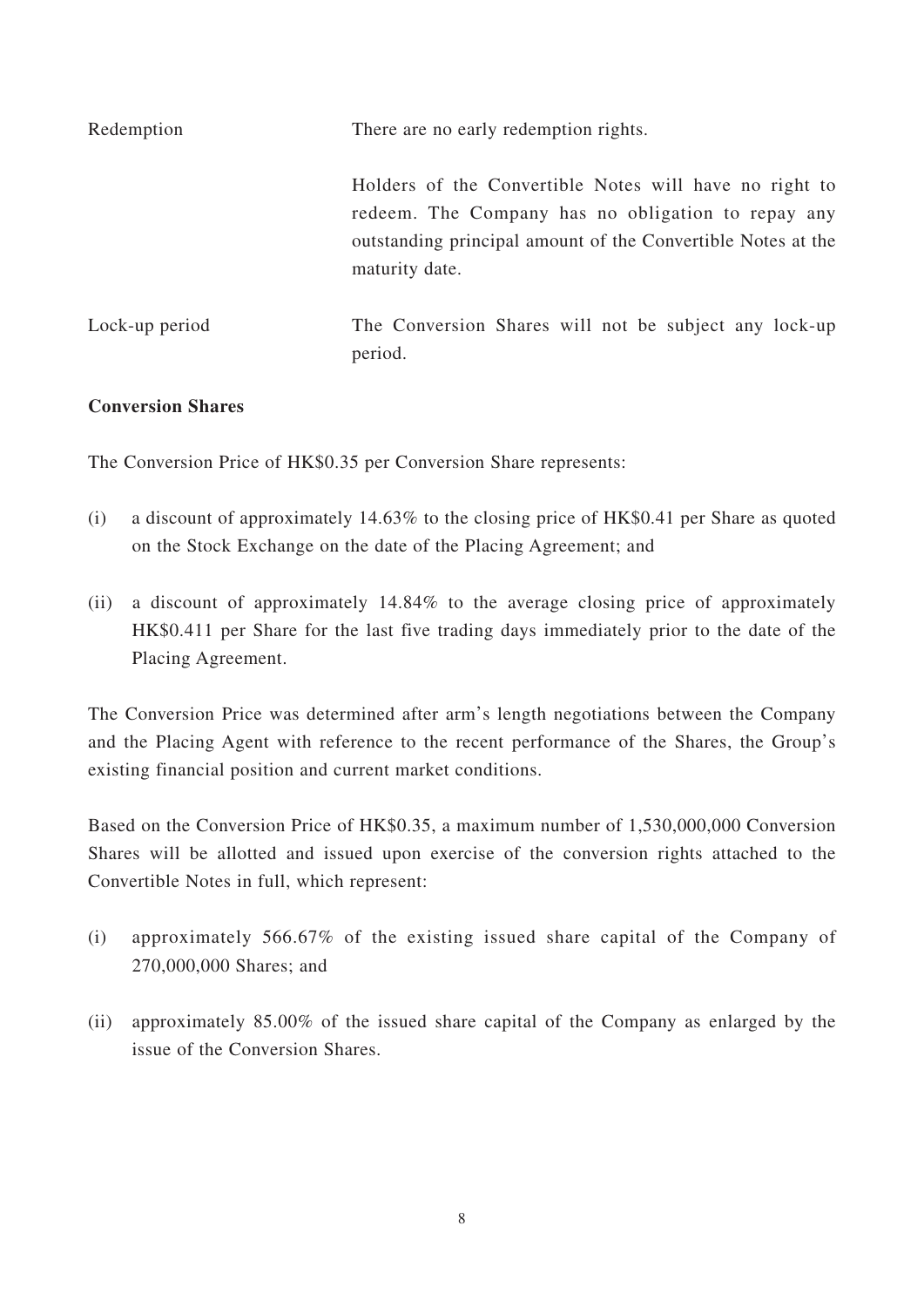Based on the above and the reasons as set out in the section headed "Reasons for the Placing of the Convertible Notes and Use of Proceeds" below, the Directors (including the independent non-executive Directors) are of the view that the terms of the Convertible Notes are fair and reasonable and are in the interests of the Company and the Shareholders as a whole.

The Conversion Shares, when allotted and issued, will rank pari passu in all respects with the Shares in issue on the date of allotment and issue of the Conversion Shares. Holders of the Conversion Shares will be entitled to receive all future dividends and distributions on or after the date of allotment and issue of the Conversion Shares.

#### **Specific mandate**

The Conversion Shares will be issued under a specific mandate proposed to be sought from the Shareholders at the SGM.

#### **Application for listing**

Application will be made to the Stock Exchange for the granting of the listing of, and permission to deal in, the Conversion Shares. No application will be made for the listing of the Convertible Notes.

# **REASONS FOR THE PLACING OF THE CONVERTIBLE NOTES AND USE OF PROCEEDS**

The Company is an investment holding company. The Group is principally engaged in manufacturing and sale of pharmaceutical products and iron mining business. The Directors have considered various fund raising methods and believe that taking into account the prevailing market condition, the Placing represents an opportunity for the Group to raise equity capital for its future development.

The Directors consider that the issue of the Convertible Notes will provide the Company with immediate funding without immediate dilution of the shareholding of the existing Shareholders and, if the conversion rights attached to the Convertible Notes are exercised, the capital base of the Company will be enlarged.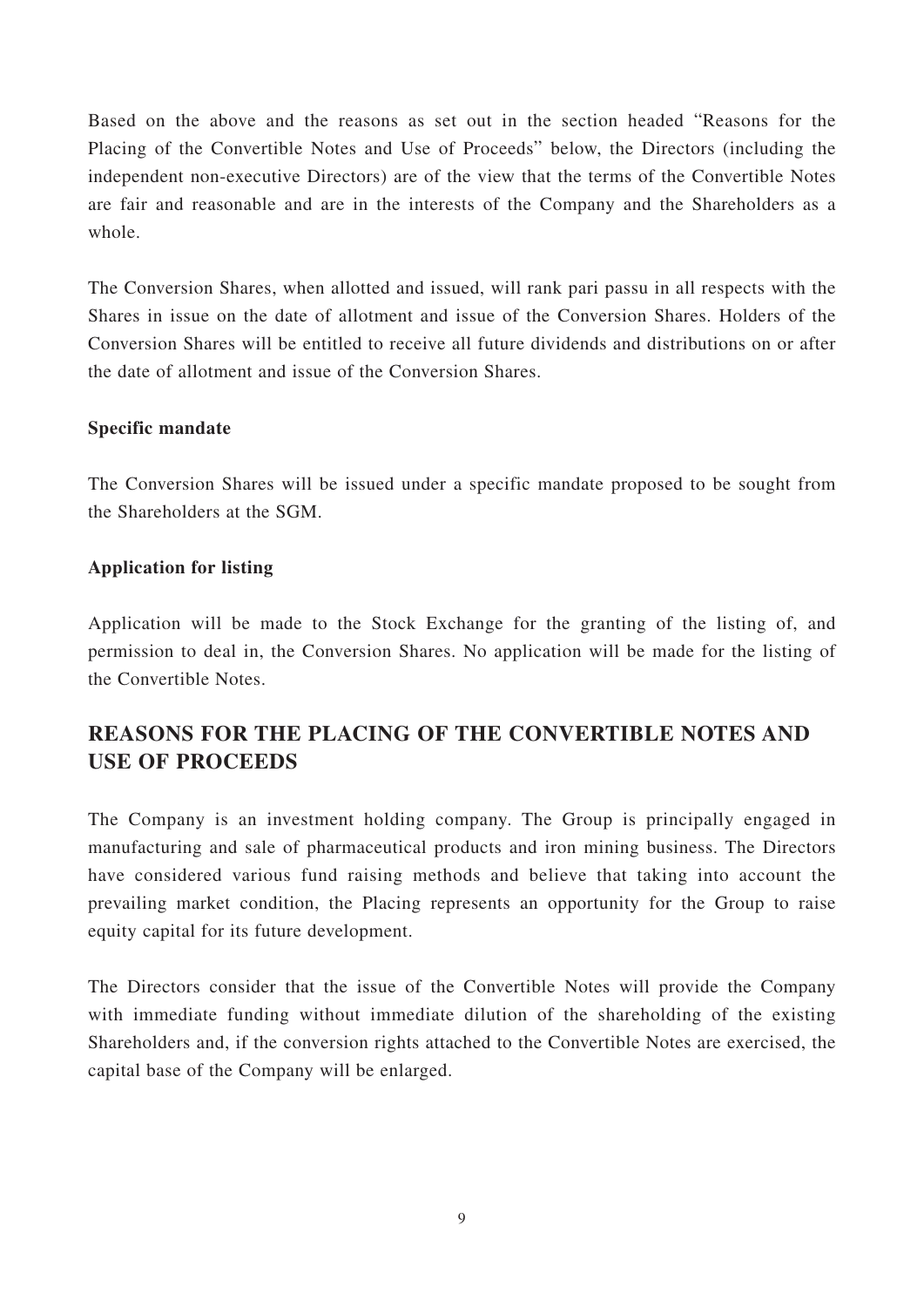Assuming the Convertible Notes are placed in full, the maximum gross proceeds from the placing of the Convertible Notes is HK\$535,500,000 and maximum net proceeds from the placing of the Convertible Notes (after deducting the commission and other related expenses) is estimated to be approximately HK\$532,400,000. Assuming the Convertible Notes are placed in full and converted into the Conversion Shares at the initial Conversion Price of HK\$0.35, the net proceeds raised per Conversion Share will be approximately HK\$0.348. The net proceeds from the Convertible Notes will be used (i) as to approximately HK\$350,000,000 for potential future investments, including real estate projects; and (ii) the remaining amount for the general working capital of the Group and investment in any potential business opportunity, if any.

The Directors (including the independent non-executive Directors) consider that the terms of the Placing Agreement, which were arrived at after arm's length negotiations between the Company and the Placing Agent, are fair and reasonable and are in the interests of the Company and the Shareholders as a whole.

# **FUND RAISING ACTIVITIES OF THE COMPANY IN THE PAST TWELVE MONTHS**

The Company has conducted the following fund raising activities in the past twelve months prior to the date of this announcement.

|                      |                                |                | Intended use of                                                                  |                                                                                                                                                                                                                                                                                                            |
|----------------------|--------------------------------|----------------|----------------------------------------------------------------------------------|------------------------------------------------------------------------------------------------------------------------------------------------------------------------------------------------------------------------------------------------------------------------------------------------------------|
| Date of announcement | <b>Fund raising activities</b> | Net proceeds   | proceeds as announced                                                            | Actual use of proceeds                                                                                                                                                                                                                                                                                     |
| 12 July 2013         | Placing of new Shares          | HK\$18,000,000 | General working capital<br>and/or to pursue suitable<br>investment opportunities | Approximately<br>HK\$3,200,000 was<br>utilised as general working<br>capital; and approximately<br>HK\$800,000 was utilised<br>as capital expenditures for<br>the properties in Hangzhou<br>as detailed in the<br>Company's announcement<br>dated 7 August 2012<br>and circular dated 12<br>September 2012 |
|                      |                                |                |                                                                                  |                                                                                                                                                                                                                                                                                                            |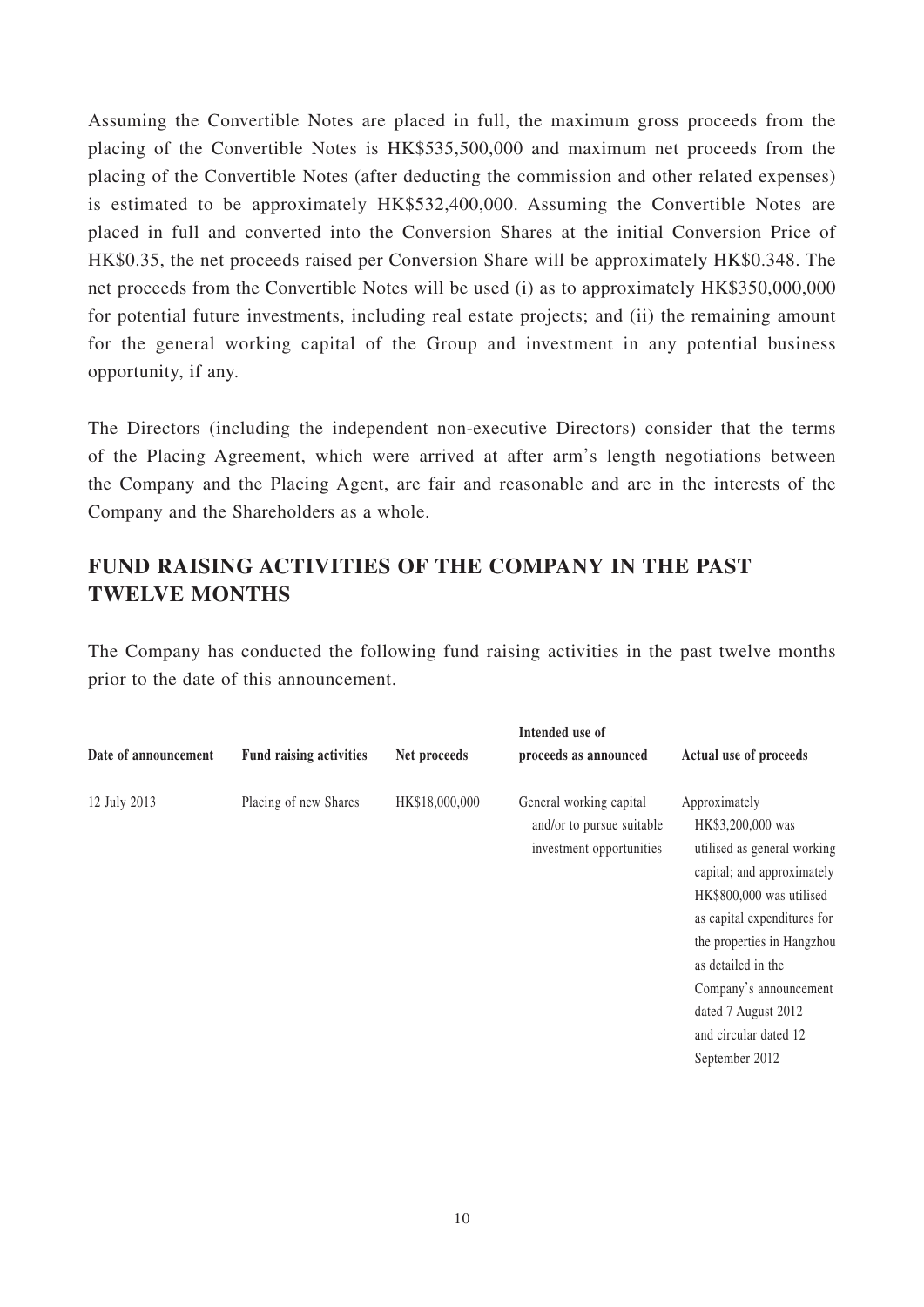### **EFFECTS ON THE SHAREHOLDING STRUCTURE**

The following table sets out the shareholding structure of the Company as at the date of this announcement and immediately after the allotment and issue of the Conversion Shares upon full conversion of the Convertible Notes (assuming there is no change in the existing shareholding of the Company).

**Immediately after the allotment and** 

| <b>Name</b>                      | As at the date of this announcement                          |                                                                                     | Thilliequately after the anothement and<br>issue of the Conversion Shares upon<br>full conversion of the Convertible Notes<br>(for illustrative purpose only) (Note 3) |                                                                                     |
|----------------------------------|--------------------------------------------------------------|-------------------------------------------------------------------------------------|------------------------------------------------------------------------------------------------------------------------------------------------------------------------|-------------------------------------------------------------------------------------|
|                                  | Number of<br><b>Shares</b> held<br>directly or<br>indirectly | Approximate<br>percentage of<br>the total issued<br>share capital of<br>the Company | Number of<br><b>Shares</b> held<br>directly or<br>indirectly                                                                                                           | Approximate<br>percentage of<br>the total issued<br>share capital of<br>the Company |
| Cheung Kai Kwong (Note 1)        | 3,200,000                                                    | 1.18%                                                                               | 3,200,000                                                                                                                                                              | 0.18%                                                                               |
| Yeung Yiu Bong, Anthony (Note 2) | 840,000                                                      | $0.31\%$                                                                            | 840,000                                                                                                                                                                | $0.05\%$                                                                            |
| Public shareholders              | 265,960,000                                                  | 98.51%                                                                              | 265,960,000                                                                                                                                                            | 14.77%<br>(Note 4)                                                                  |
| Placees                          |                                                              |                                                                                     | 1,530,000,000                                                                                                                                                          | 85.00%                                                                              |
| Total                            | 270,000,000                                                  | 100.00%                                                                             | 1,800,000,000                                                                                                                                                          | 100.00%                                                                             |

Notes:

- 1. The Shares are registered in the name of Brave Admiral Limited, a company wholly-owned by Mr. Cheung Kai Kwong, a Director.
- 2. The Shares are registered in the name of Fieldton Holdings Limited, a company wholly-owned by Mr. Yeung Yiu Bong Anthony, a Director.
- 3. Under the terms and conditions of the Convertible Notes, no conversion right may be exercised to the extent that following such exercise (i) a holder of the Convertible Notes and parties acting in concert with it, taken together, will directly or indirectly, control or be interested in 20% or more of the entire issued share capital of the Company or such percentage as may from time to time be specified in the Hong Kong Code on Takeovers and Mergers as being the level for triggering a mandatory general offer, whichever is lower, or (ii) the Company will be in breach of the minimum public float requirement under the Listing Rules.
- 4. The Company will ensure that it will not be in breach of the minimum public float requirement under the Listing Rules.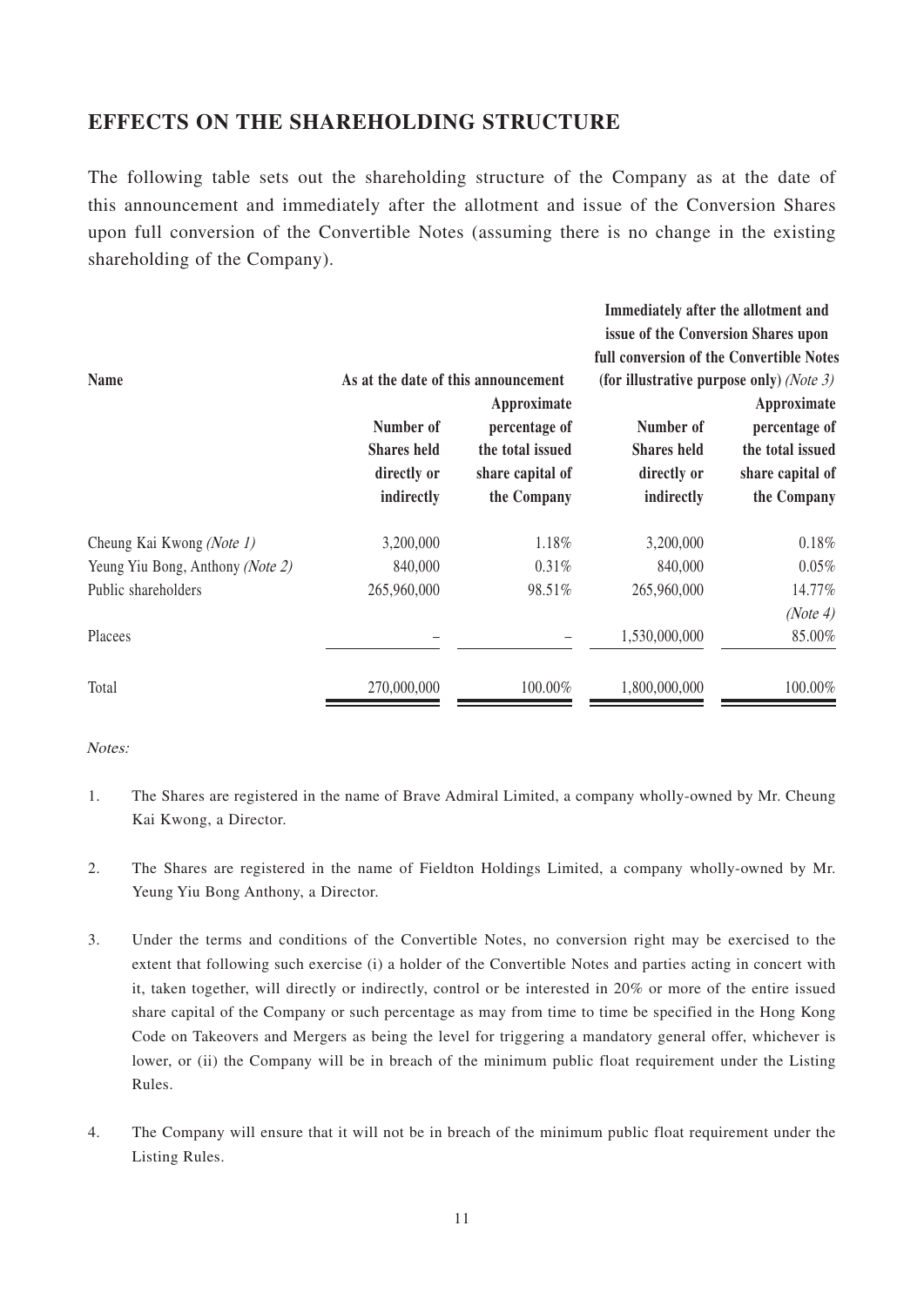### **GENERAL**

A special general meeting of the Company will be convened and held for the Shareholders to consider and, if thought fit, approve the Placing Agreement and the transactions contemplated thereunder. A circular containing, among other things, (i) further details about the Placing Agreement and the transactions contemplated thereunder; and (ii) the notice convening the SGM, will be despatched to the Shareholders as soon as practicable. To the best of the knowledge, information and belief of the Directors, having made all reasonable enquiries, no Director or Shareholder has a material interest in the placing of the Convertible Notes and no Shareholder is required to abstain from voting at the SGM.

**Completion of the Placing is subject, among others, to the satisfaction of the conditions precedent in the Placing Agreement. As the Placing may or may not proceed, Shareholders and potential investors are advised to exercise caution when dealing in the Shares.**

### **DEFINITIONS**

In this announcement, unless the context otherwise requires, the following terms shall have the following meanings:

| "Board"            | the board of Directors                                                                                                                                                                                                                |
|--------------------|---------------------------------------------------------------------------------------------------------------------------------------------------------------------------------------------------------------------------------------|
| "Business Day"     | a day (other than a Saturday, Sunday, public holiday,<br>or days on which a typhoon signal No. 8 or black<br>rainstorm signal is hoisted in Hong Kong at 9:00 a.m.)<br>on which banks are generally open for business in<br>Hong Kong |
| "Company"          | Asia Resources Holdings Limited, a company<br>incorporated in Bermuda with limited liability whose<br>Shares are listed on the main board of the Stock<br>Exchange                                                                    |
| "Conversion Price" | initially HK\$0.35 per Conversion Share (subject to<br>adjustment in accordance with the terms and conditions<br>of the Convertible Notes)                                                                                            |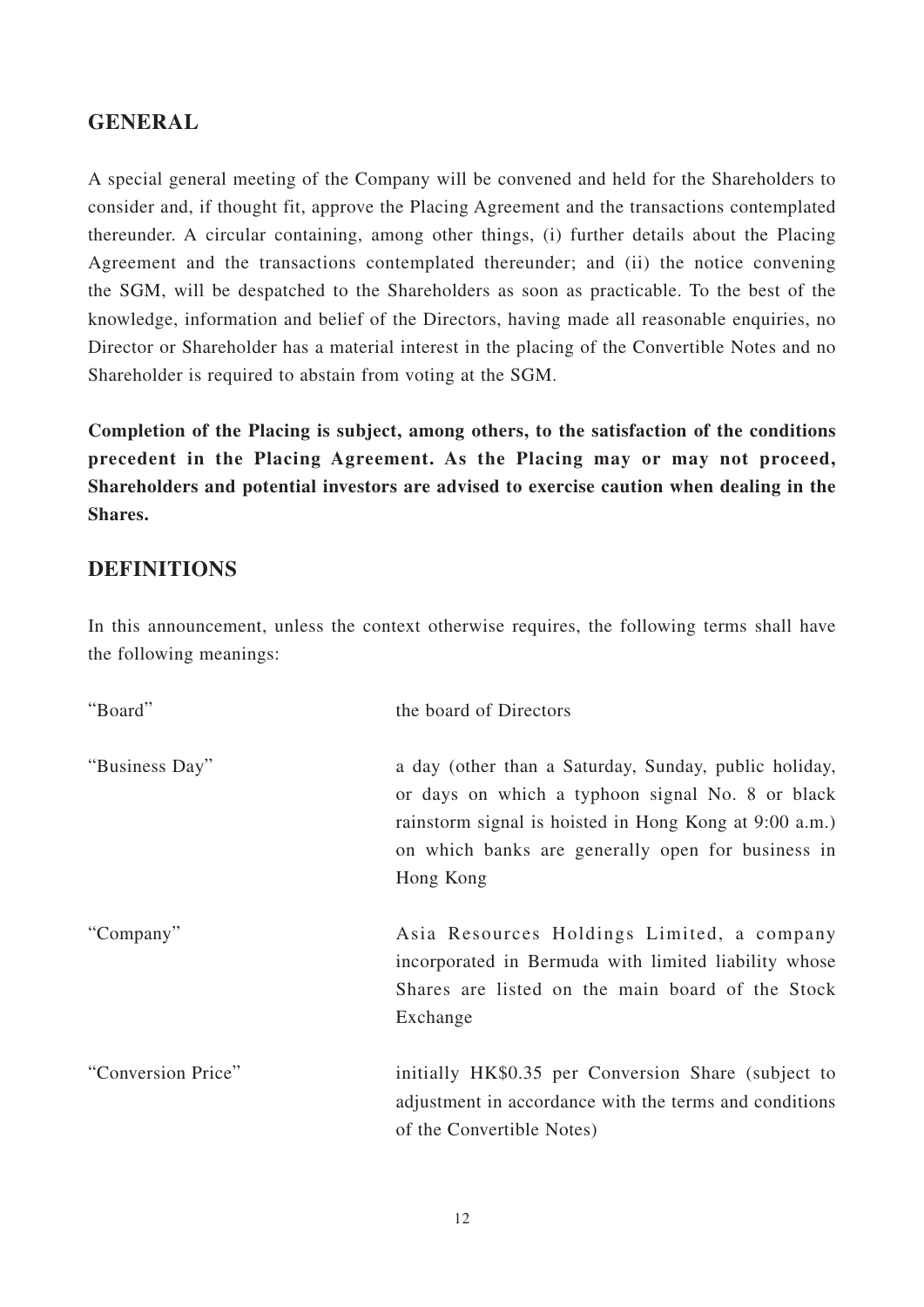| "Conversion Share(s)" | the new Share(s) to be allotted and issued upon the<br>exercise of the conversion rights attaching to the<br><b>Convertible Notes</b>                                                                          |
|-----------------------|----------------------------------------------------------------------------------------------------------------------------------------------------------------------------------------------------------------|
| "Convertible Notes"   | the Tranche 1 Notes and the Tranche 2 Notes                                                                                                                                                                    |
| " $Directory$ "       | the director(s) of the Company                                                                                                                                                                                 |
| "Hong Kong"           | Hong Kong Special Administrative Region of the<br>People's Republic of China                                                                                                                                   |
| "Listing Rules"       | Rules Governing the Listing of Securities on the of<br><b>Stock Exchange</b>                                                                                                                                   |
| "Placees"             | any individual, corporation and/or institutional<br>investors procured by the Placing Agent to subscribe<br>for any of the Convertible Notes pursuant to the<br>Placing Agreement                              |
| "Placing"             | the placing of the Convertible Notes on a best effort<br>basis pursuant to the terms of the Placing Agreement                                                                                                  |
| "Placing Agent"       | Kingston Securities Limited, a corporation licensed<br>to carry on type 1 (dealing in securities) regulated<br>activities under the Securities and Futures Ordinance<br>(Chapter 571 of the Laws of Hong Kong) |
| "Placing Agreement"   | a placing agreement dated 15 August 2013 entered into<br>between the Company and the Placing Agent in relation<br>to the Placing                                                                               |
| "Share(s)"            | ordinary share(s) of $HK$0.25$ each in the share capital<br>of the Company                                                                                                                                     |
| "Shareholder(s)"      | $holder(s)$ of the Share(s)                                                                                                                                                                                    |